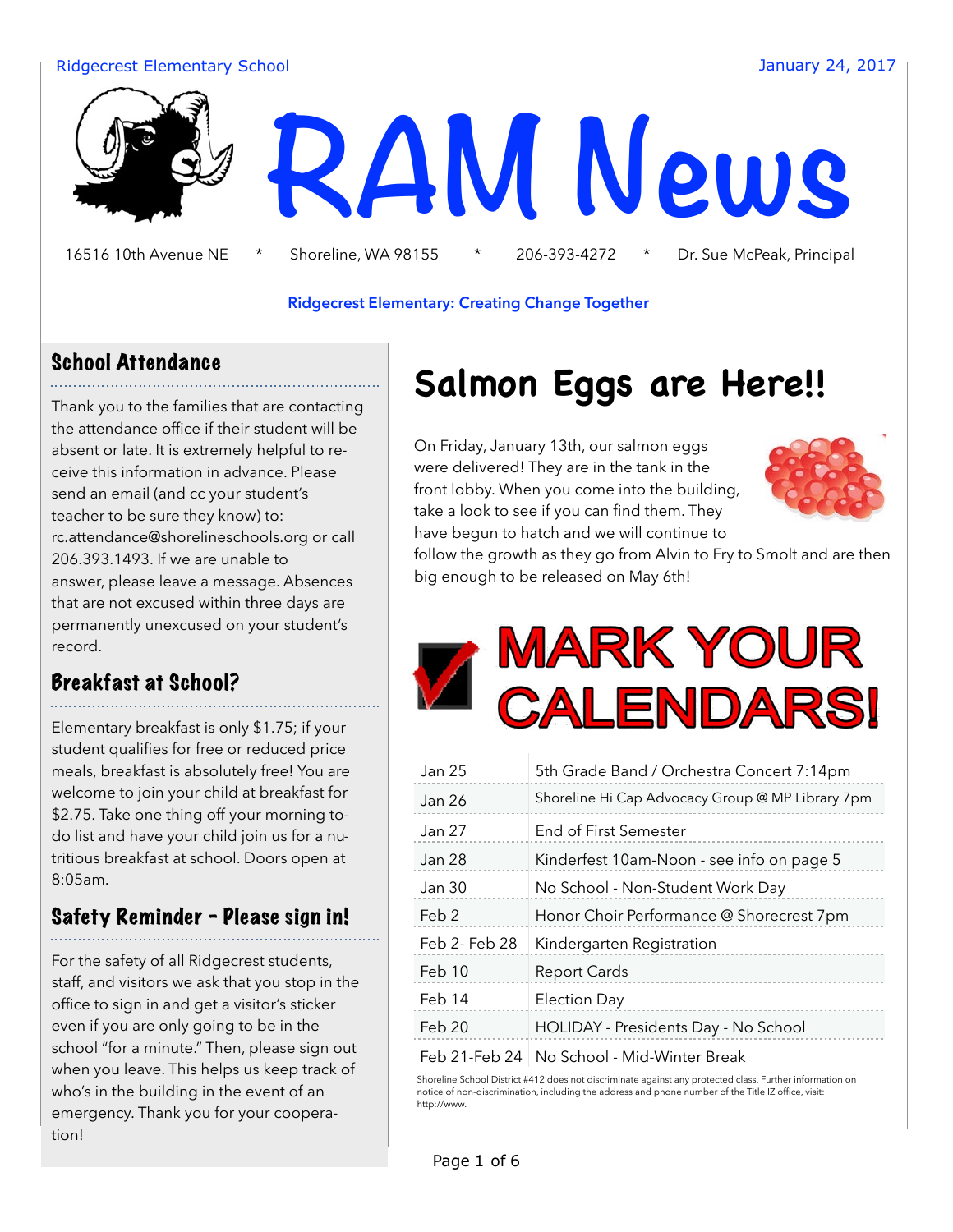

Please encourage your children to wash hands, wash hands, and wash hands! We are seeing colds and more colds! Also please remind students to cover their coughs with tissues or into their elbows to prevent the spread of germs.

Please check your students for head lice at least once a week. We have been seeing more cases. The best lice comb we have found is the LiceMeister. Easy to hold and the tines are close together. If you need help please call the health office.

Do you have any smaller sized pants your children have outgrown? Boys or girls size 5-8 are needed in the health office. Thank you!!

Please keep children home if they exhibit any of the following symptoms:

- ¥ Fever 100 degrees F or over
- ¥ Diarrhea
- ¥ Vomiting
- ¥ Thick mucus draining from the eye or nose
- ¥ Inability to contain cough or sneeze in elbow

¥ Sore throat: if combined with fever or swollen neck glands

¥ Rashes: unrelated to heat or other known noncommunicable diseases

¥ Unusual tiredness, paleness, lack of appetite, or irritability

These symptoms indicate your child may be contagious.

Students should remain home until they are symptom free (without medication) for 24 hours before returning to school.

Thank you Ridgecrest families for helping to keep us all healthy!



The following link will take you to the current PTA newsletter: http://ridgecrestpta.org/Doc/Public/2017.0102%20News.pdf

# **News from the RC**



I'm excited to announce that Shoreline now has a partnership with the King County Library System (KCLS) for all Shoreline students to have special library accounts to access KCLS online resources from school, home or any computer or device. I will be teaching the intermediate classes how to use these accounts over the next few weeks.

Students will have electronic access only (no physical book check out) to eBooks, audiobooks, [Tutor.com,](http://tutor.com/) and KCLS online databases and programs for research. These student accounts do not replace traditional library cards. Students who already have KCLS cards can continue to use those to check out physical books and access online resources for personal use.

If families checked the Opt-Out box on the District FERPA form for either Directory Information for Educational Institutions and Organizations OR Contact for All Purposes, your students will not have a KCLS student account (because student numbers were used to create the accounts). If you have questions, please contact me at [joanna.freeman@shorelineschools.org.](mailto:joanna.freeman@shorelineschools.org) KCLS does provide some temporary accounts for students to use for short-term projects while at school.

Please read the parent letter from the district and KCLS, then contact me if you have any questions.

~ Joanna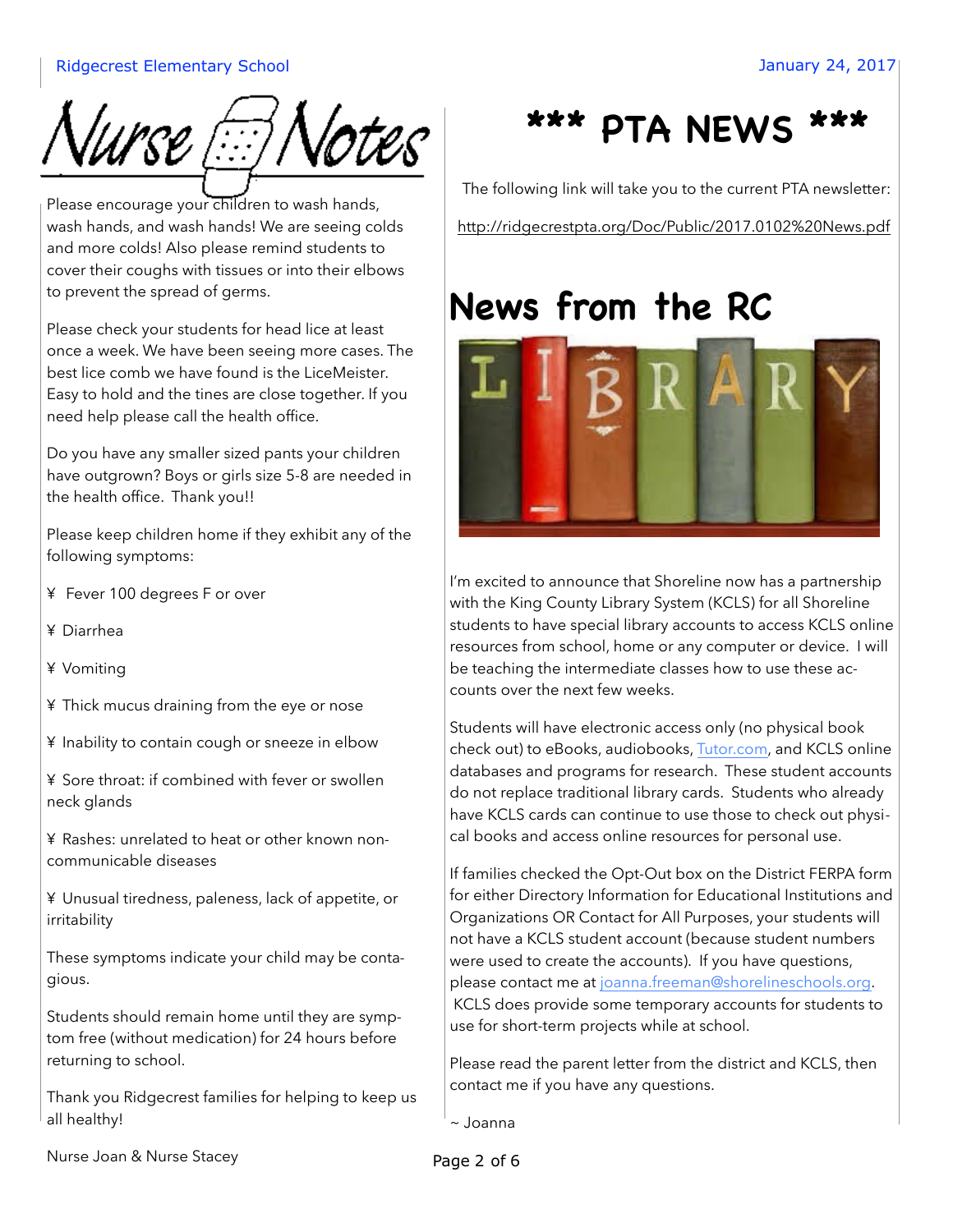### **Changes in TouchBase Access for Food Service, Childcare, and other Payments**

In mid-January 2017, parent/guardian log-in and password access to the Shoreline School District's online payment system will be updated to further increase security in that payment system.

Effective January 2017, passwords will be modified and a self-serve password reset will be implemented. This will enable you to retrieve your password if it is forgotten. By default, the passwords will be changed to your Family Access password. As part of this transition, we highly recommend that you log-in and verity your information in SkyWard Family Access. Please log in to Family Access and verify your email address is correct, as that will be used to send you a password recovery notification.

Once our security update has been performed, the main login page will be updated. Instructions to update/remember your password will be available. To retrieve your password or to reset it after the update:

- 1) Click on the password reset link
- 2) Enter either your SkyWard Family Access username OR email address
- 3) A message will appear informing you that a password-reset email has been sent with a link to the password reset page. Click that link to take you to the password-reset page
- 
- 4) Follow the instructions on the password-reset page
- 5) The online payment system will automatically log you in. Thereafter your password is the new one just created

Please watch for changes to the online payment system during January. If you have questions regarding this update, please contact Shirley Kamm at [shirley.kamm@shorelineschools.org](mailto:shirley.kamm@shorelineschools.org) for information.



## **Shoreline Hi Cap Advocacy Group**

The **Shoreline Hi Cap Advocacy Group** will be holding its monthly meeting on **Thursday, 1/26, from 7 p.m. - 8:30 p.m. at the Meridian Park library.** All prospective and current Hi Cap parents are welcome to attend. Contact us at shoreline.hicap.advocacy@gmail.com with questions.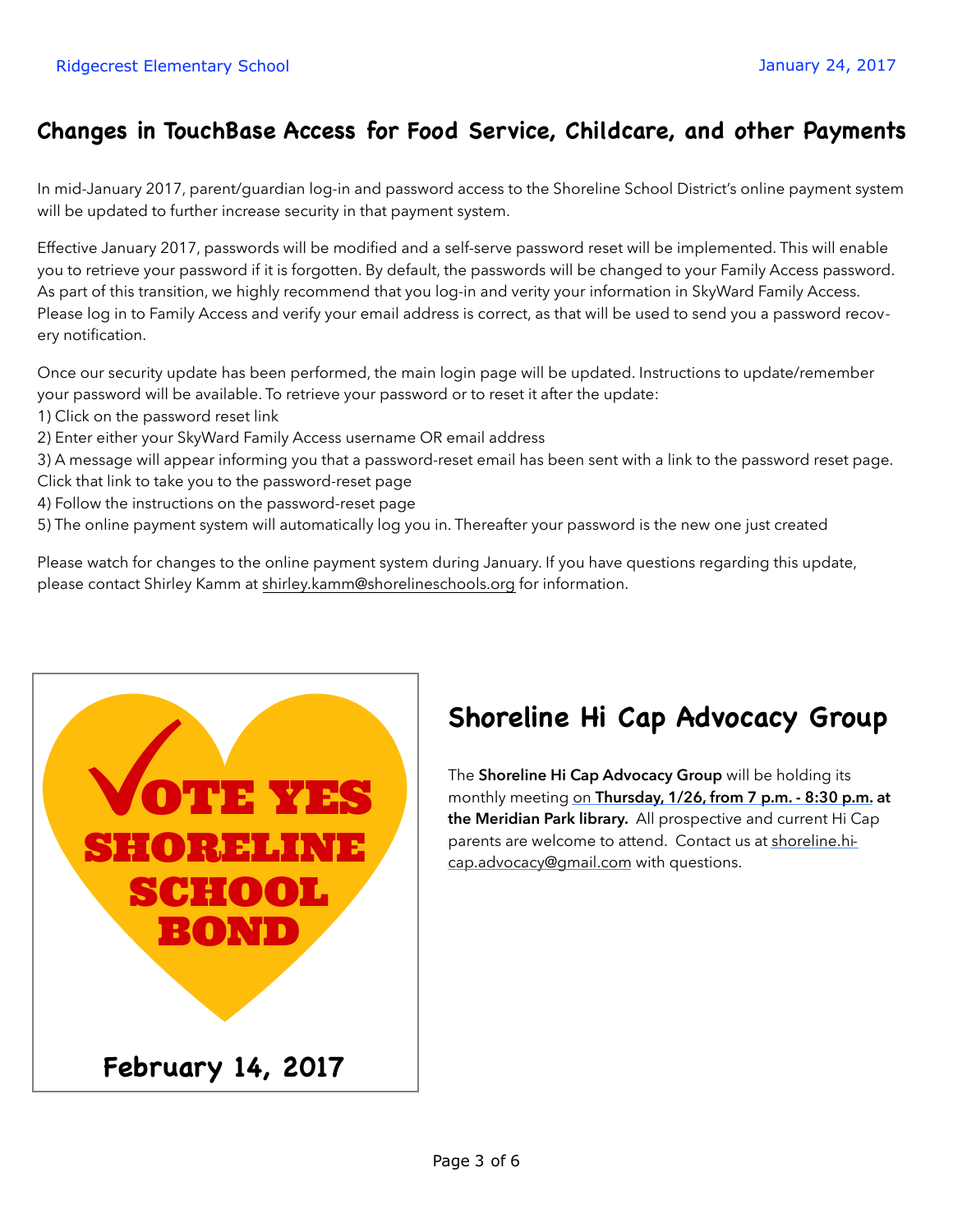# **News from the**

# **Family Advocate**



### Emergency information

Have you updated your contact information recently? Do you know who is on your emergency contact list? Please consider making sure that the office has the correct information for your child in the event of an emergency. You can check this by logging into your Family Access account under the families tab at [shorelineschools.org.](http://shorelineschools.org/) If you would like to make a change, please call the office at (206) 393-1493. The Federal Emergency Management Agency (FEMA) has family safety plans you can fill out as well. You can see their information at this link: FEMA\_plan\_child\_508\_071513.pdf

+ + + + + + + + + + + + + + + + + + + + + + + + + + + + + + + + + + + + + + + + + + + + + + + + + + + + + + + + + + + +

#### Natural Leaders

The next Natural Leader's meeting is Friday, February 17th, from 8:30-9:30 am. Children who are not school-aged yet are welcome to join



#### Girls on the Run

GOTR is happening at RC again this year! This after-school program is open to girls in 3rd-5th grade and uses running to give girls the tools to celebrate their bodies, honor their voices, recognize their gifts, and activate their limitless potential. The season runs from 3/7 to 5/23 on Tuesdays and Wednesdays from 3:10-4:40 pm. Contact GOTR at [info@girlsrun.org](mailto:info@girlsrun.org) with questions or register your student at [www.girlsrun.org](http://www.girlsrun.org/). Registration deadline is February 17th.

+ + + + + + + + + + + + + + + + + + + + + + + + + + + + + + + + + + + + + + + + + + + + + + + + + + + + + + + + + + + +

~ Brittney Rider, Family Advocate 206.393.1495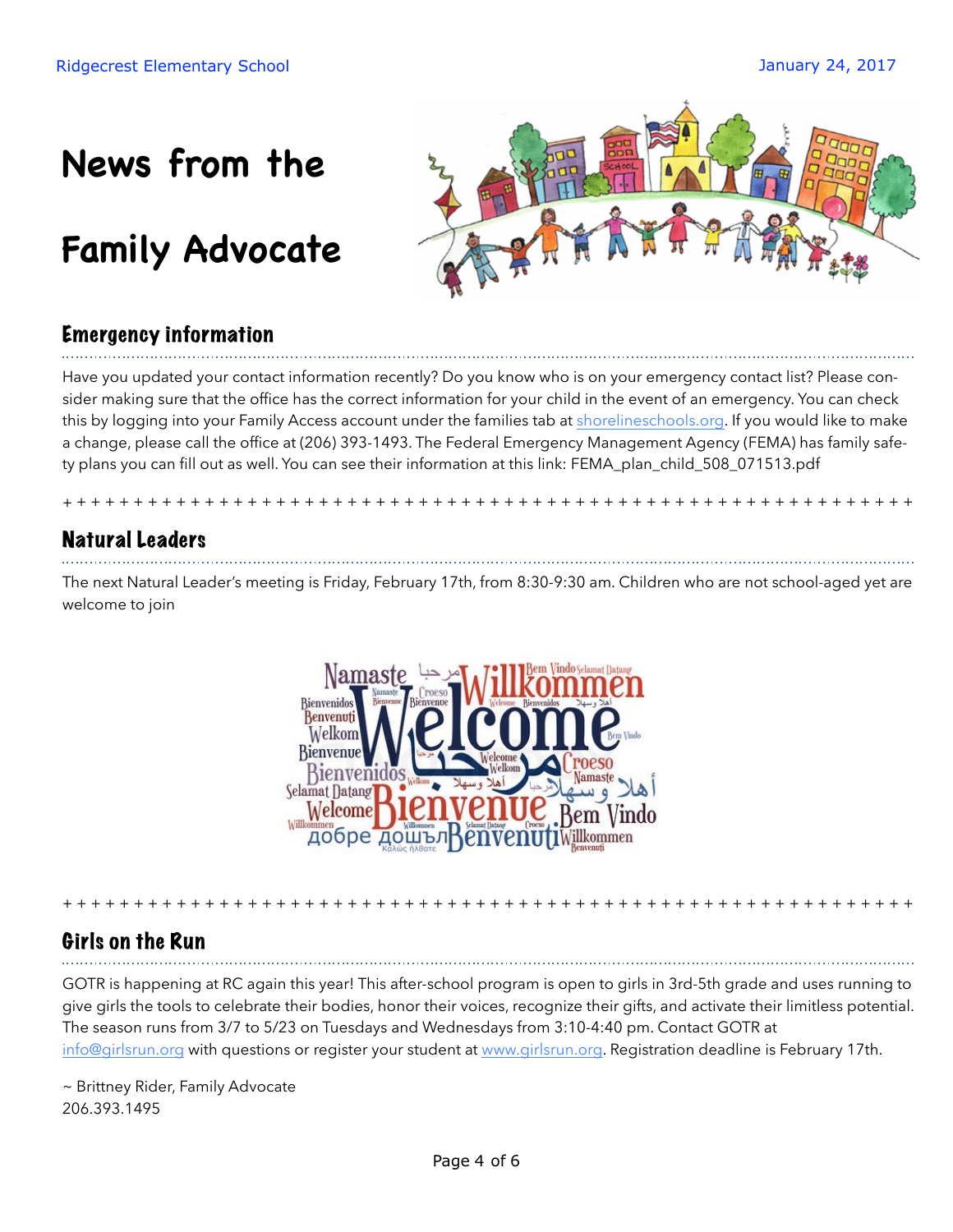# **5th Grade Band and Orchestra "Debut" Concert**



**5th Grade Band and Orchestra "Debut" Concert at Ridgecrest Cafeteria/Gym** 



**January 25, 2017 At 7:14 P.M.** 

Dear Ridgecrest Friends and Families,

You are invited to join our  $5<sup>th</sup>$  grade band and orchestra for their first ever public performance. This will be an evening to feature our newest  $5<sup>th</sup>$  grade musicians in their own concert at school. Mr. Ashbrook (band director) and Miss Ault (orchestra director) will explain to the audience how we teach and learn the beginning playing skills in our classes. The concert will last about 45 minutes. This special evening will be both a demonstration and a performance for you, by the students. You will be impressed with the talents in the band and orchestra groups, and it's always an exciting night when the students perform for their first time in public!

Please join us on the evening of **Wednesday, January 25<sup>th</sup> at 7:14 PM** for the 5<sup>th</sup> grade band and orchestra concert. The performances will be exciting!

*P.S. Our 6th graders are working on music for their separate festival concerts, which will be held in early February. We will get the information to you soon.* 

Thanks for your support,

Mr. Ashbrook (band) and Miss Ault (orchestra)